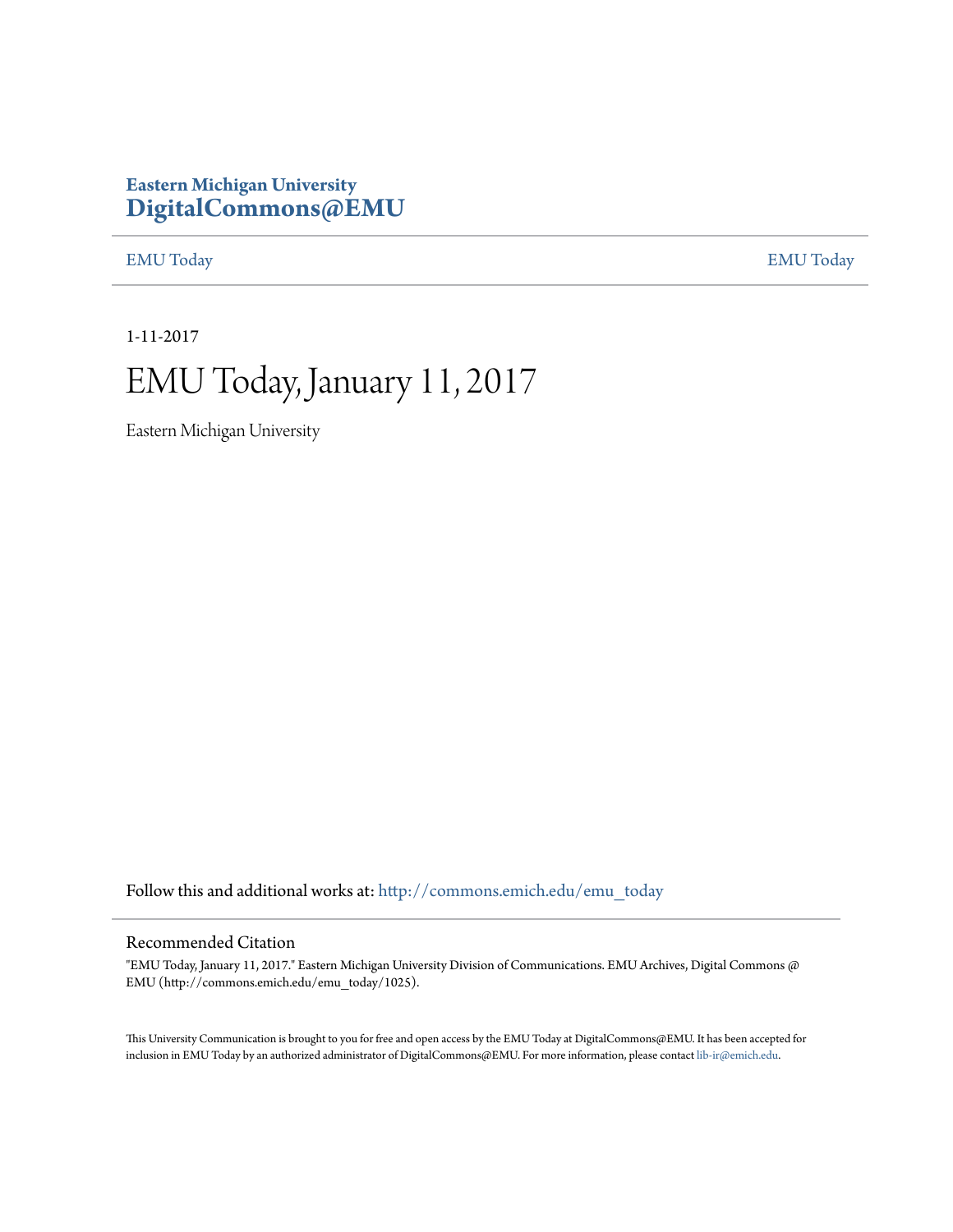# **EMUToday**

#### **EMU TOBACCO-FREE POLICY**

Eastern Michigan University is a tobacco-free campus. The policy applies to all university employees, students, visitors, contractors, volunteers and service representatives while on EMU property. Smoking and the use of tobacco is (are) prohibited in or on all university owned, operated, or leased buildings, facilities and grounds, including (university or private) vehicles. This tobacco-free policy is intended to support a healthy learning, living, and work environment for every student, employee and visitor. For more information, visit the **EMU [Tobacco-Free](http://www.emich.edu/tobaccofree/) Policy**.

#### **ETHICS AND COMPLIANCE REPORTING HOTLINE FOR EMU EMPLOYEES**

The Ethics and Compliance Reporting Hotline is a 24/7 toll-free telephone number, and website where individuals can report, anonymously if they choose, an ethical or compliance-related issue involving any Eastern employee. The toll-free number is 866-213- 4862. The website can be viewed at **[Compliance](https://www.compliance-helpline.com/welcomePageEMU.jsp) Helpline**.

Wednesday, January 11, 2017

#### **SPECIAL NOTICES:**

**LATEST UPDATES AND CAMPUS RESOURCES RELATED TO RACIST VANDALISM INCIDENTS:** A website has been developed as a resource for ongoing updates and information about the three incidents of racist vandalism on Eastern Michigan University's campus. The site includes links to all campus update messages sent to date to students, faculty and staff; forums that have been scheduled; and, information about resources available to the campus community. Please visit the **[resource](http://true.mu/2dnbklF) page** for additional information.

**PRESIDENT JAMES M. SMITH INAUGURATION:** The inauguration ceremony will take place on Thursday, March 2, 2017, in Pease Auditorium at 2 p.m. The theme of the day is supporting student success across the University. More details will be available in the weeks ahead and will be posted on the **[inauguration](http://www.emich.edu/inauguration) website.**

**PRESIDENT SMITH TO HOLD LISTENING SESSIONS:** As President Smith continues to immerse himself in the Eastern Michigan University community, one of his recurring goals is to listen -- to faculty, staff, students, alumni, and community supporters -- to learn more about Eastern's history, strengths, challenges, and opportunities. As part of this process, President Smith will hold a series of "listening sessions" during the 2016-2017 academic year.

Discussion of the recent incidents of racist vandalism on campus is certainly welcome and encouraged. These sessions have been planned for some time, however, and are intended to focus on a variety of short- and long-term issues. First, broadly speaking, President Smith is eager to hear directly from various stakeholders about their concerns and hopes for Eastern; simply put, he wants to hear what is on the minds of members of the Eastern community. Second, and more specifically, President Smith is eager to focus the University's **[Strategic](http://www.emich.edu/strategicplan/) Plan** to develop specific goals for the campus in several areas, including retention and degree completion, diversity and inclusion, academic program development, internationalization, efficient resource management, and community engagement. Ideas in other areas also will be welcomed. The listening sessions will hopefully generate ideas from campus stakeholders about how best to develop specific goals in these and other areas.

The President will hold six listening sessions around campus at different locations over the next two months. Each of the sessions will be open to all employees. (Separate from this initiative, the President is conducting outreach to student leaders, alumni, and the community). Each listening session will last approximately one hour and will begin with short introductions. The bulk of the hour will be for attendees to express their thoughts on any topic, particularly the University's future opportunities and suggestions for focusing the Strategic Plan's themes.

Schedule of Listening Sessions:

| Session 4: January 17, 2017 | 2:00 p.m. 217 Porter |                           |
|-----------------------------|----------------------|---------------------------|
| Session 5: January 18, 2017 | 10:00 a.m. 114 Owen  |                           |
| Session 6: February 3, 2017 | 10:00 a.m.           | Student Center Auditorium |

**EASTERN EXPERTS WEBSITE:** The Division of Communications has established a new, robust Eastern Experts website. The EMU Experts Directory will highlight the wide variety of expertise and insight on our faculty, with the goals of enabling journalists to quickly secure experts to comment in stories and interviews and of helping community organizations find speakers for their events. If you are an EMU faculty or staff member with an area of expertise that might be of interest to the media or an area organization, we hope that you will consider becoming a part of the Eastern Experts Directory. The process is simple. Simply log on to the **[Eastern](http://www.emich.edu/easternexperts/) Experts [Directory](http://www.emich.edu/easternexperts/)**. There you will find easy tips on how to join the directory, along with tips on writing your bio and completing the expert form. First, click "Join the Directory" and read the text there. After reading the text there, click "Complete the EMU expert form" and then log in using your my.emich credentials.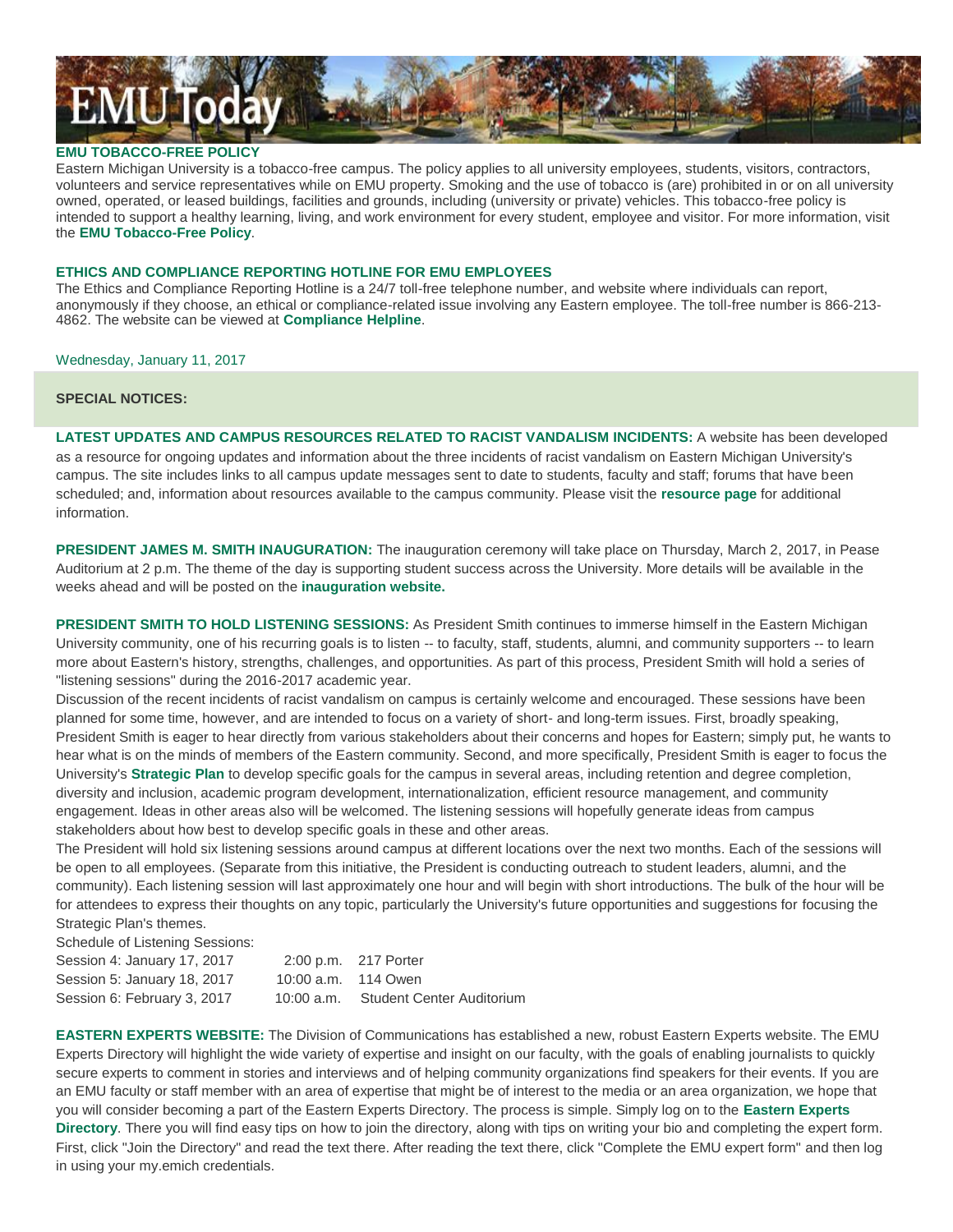#### **TODAY'S EVENTS**

**SUBMIT AN EVENT TO THE EMU EVENT CALENDAR:** To submit an event to the EMU event calendar, click on **[Submit](https://www.emich.edu/calendar/manage/) an Event**, or go to the EMU homepage, click on "calendars," then click the green button labeled "Submit an Event" (located on the bottom left) and enter your event information. All events are subject to approval.

**SUBMISSIONS FOR POSTING IN EMU TODAY:** EMU Today is an internal daily e-blast sent to the faculty and staff. To submit an announcement or post an event, please forward your entry electronically to **[emu\\_today@emich.edu](mailto:emu_today@emich.edu)**. Please be sure to format your entry with a title and include a description of the event, where the event will be held (room and building), the date and time, and a contact name, phone number and/or e-mail address.

**NOTE: An asterisk denotes a new item.**

#### **LECTURES & PRESENTATIONS**

**DOCTORAL DISSERTATION DEFENSE:** The Educational Studies Doctoral Program, Urban Education Concentration, cordially invites the campus community to attend the Doctoral Dissertation Defense of Chloe Wilson in **Room 224 Porter, Thursday January 19 at 1:00 p.m. - 3:00 p.m.** The dissertation is titled: "Inclusion, Community, and Social Relationships: A Phenomenological Study of the Experiences of Adults with Intellectual and Developmental Disabilities" Dissertation Co-Chairs: **Dr. Valerie [Polakow](mailto:vpolakow@emich.edu)** and **Dr. [Alane](mailto:astarko@emich.edu) [Starko](mailto:astarko@emich.edu)**. For questions please contact either of them by email.

#### **CONFERENCES & WORKSHOPS**

**SPIN/SMARTS/FOUNDATION-DIRECTORY WORKSHOP:** Looking for research funding? This workshop provides hands-on experience searching helpful directories of funding sources. Sign up for alerts so you never miss a good funding opportunity. This event takes place on **January 11 from 12:30 p.m. - 1:30 p.m. in 111 Halle**.

**SALESMANSHIP FOR GRANT WRITERS:** A special presentation and workshop with Sandler Training and the Office of Research Development and Administration on **January 25, from 12:30 p.m. - 2:30 p.m. in 310-B Student center**. Proposals are a sophisticated sales pitch, but most researchers are not taught to write this way. Work on your "elevator pitch" and learn tips to polish your next grant. RSVP by emailing **[Jennifer](mailto:jglass5@emich.edu) Glass**.

**APPLYING TO THE NATIONAL ENDOWMENT FOR THE ARTS BROWNBAG:** Thinking of applying for an NEA award? Join ORDA Pre-Award Officer Christine Kropelnyckyj and Leslie Atzmon, Professor of Graphic Design, on **January 30, from 12:30 p.m. - 1:30 p.m. in 224 Rackham** for an informal and informative discussion. Bring your lunch and your questions!

**APPLYING TO THE HEALTH RESOURCES AND SERVICES ADMINISTRATION BROWNBAG:** Targeted to faculty interested in applying for HRSA funding, join ORDA pre-award officer Donelle Goerlitz and HRSA awardee Deb Willis on **February 6, from 12:30 p.m. - 1:30 p.m. in 368 Marshall** for an informal and informative discussion. Bring your lunch and your questions!

**CPR AND AED TRAINING:** As part of the EMU Automated External Defibrillator (AED) Program, CPR and AED training is available to faculty and staff. Training will be held in 300 Halle on the following days: Friday: 1/13/2017: 1:30 p.m. - 4:00 p.m.

To register, please e-mail **[Kathryn](mailto:kwilhoff@emich.edu) Wilhoff** with the date you want to attend or call 7-0794 to register.

**CAMPUS SAFETY AWARENESS & HAZARD COMMUNICATION TRAINING:** All new employees of the University are required to participate in the **Safety Awareness & Hazard Communication Training** presented by the Environmental Health and Safety department (EHS). You may register by calling (734)487-0794. EHS now offers an online training version through "E-training", please contact them for further information.

#### **2016/2017 Training Schedule:**

\*All training sessions will take place in room 300 of Halle Library Friday: 1/13/2017: 10:30 a.m. - 12:00 p.m. Tuesday: 1/24/2017: 1:30 p.m. - 3:00 p.m. Thursday: 2/9/2017: 1:30 p.m. - 3:00 p.m. Wednesday: 2/22/2017: 10:30 a.m. - 12:00 p.m. Monday: 3/13/2017: 10:30 a.m. - 12:00 p.m. Wednesday: 4/12/2017: 1:30 p.m. - 3:00 p.m. Thursday: 5/18/2017: 1:30 p.m. - 3:00 p.m. Tuesday: 6/13/2017: 10:30 a.m. - 12:00 p.m.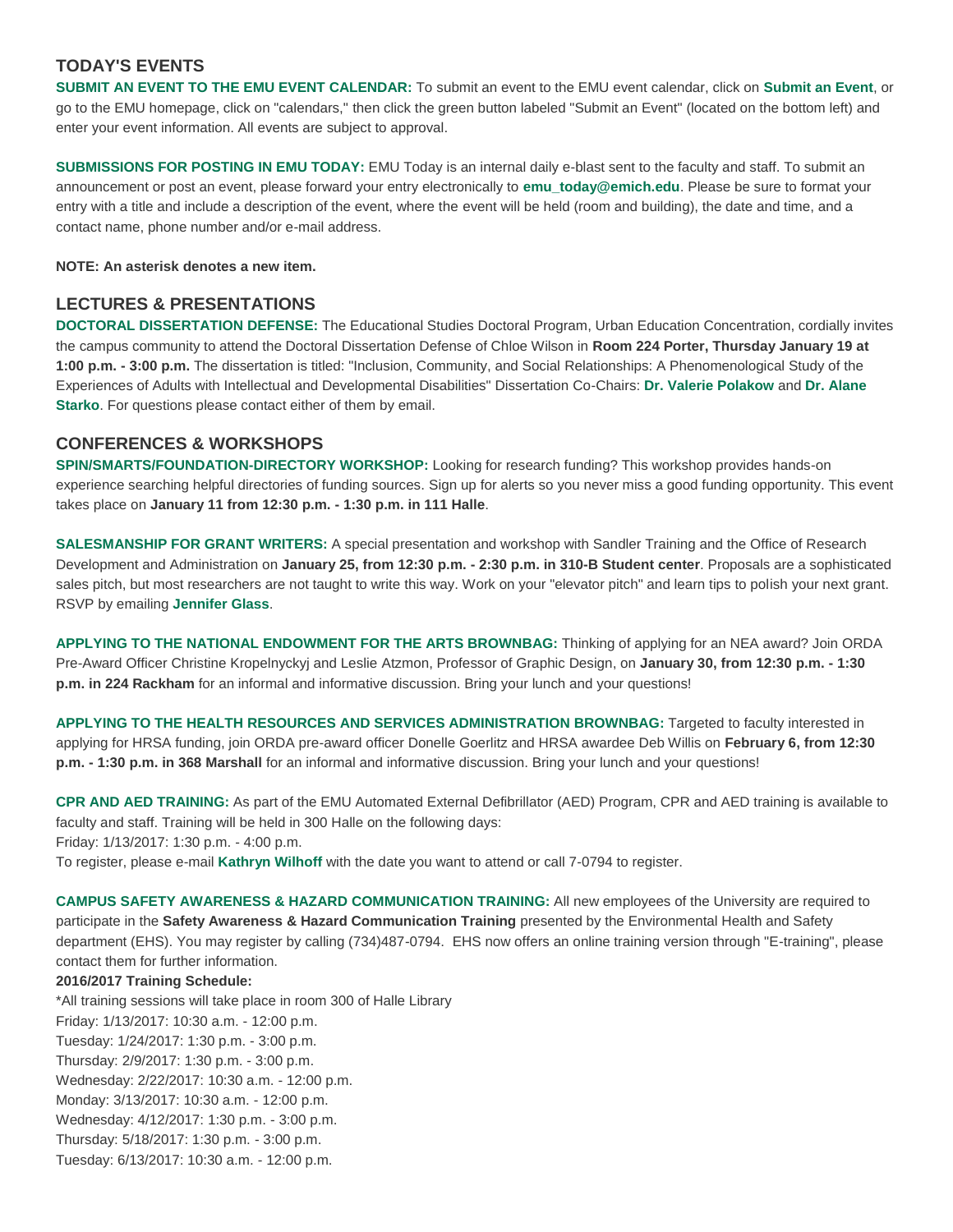#### **ACTIVITIES AND EVENTS**

**IT'S NOT TOO LATE FOR YOUR FLU SHOT:** A flu shot clinic will be part of the Wellness Fair on **Wednesday, January 11 from 4:00 p.m. - 6:00 p.m.** The Wellness Fair will be held on the 4th floor of the Rec/IM building. Please bring your BCBS insurance card.

**MICHIGAN DECA HOSTS HIGH SCHOOL MARKETING STUDENTS:** Michigan DECA will host 1,700 High School Marketing Education Students on Campus **Thursday, January 12 and Friday, January 13** for their annual district Competitions. Most of the events will take place in the Student Center and McKenny Hall. The students will participate in various examinations and evaluations to qualify to compete at DECA's State Conference in March. For more information or to volunteer as a judge, contact **[Dave](mailto:dwait@emich.edu) Wait** by email or at 7-3322.

**UNDERGRADUATE SYMPOSIUM SUBMISSIONS:** Visit the **[Undergraduate](http://www.emich.edu/symposium/) Symposium webpage** for a link to the submission site for students to present at the 2017 Undergraduate Symposium. Submissions need to include a prepared abstract (word document) approved by the student's faculty mentor. Deadline for submissions is **January 15**. Contact **[Wendy](mailto:wkivi@emch.edu) Kivi** for assistance.

**MLK PRESIDENT'S LUNCHEON:** The 31st annual Dr. Martin Luther King, Jr. President's Luncheon will take place on **Dr. Martin** Luther King Day, Monday, January 16 in the EMU Student Center Grand Ballroom, doors open at 11:00 a.m. Our distinguished Keynote Speaker will be civil rights leader and former president and chief executive officer of the National Association for the Advancement of Colored People (NAACP), Benjamin Jealous.

Tickets for the Luncheon are on sale now until the day of the event. Prices are \$10.00 for students and \$20.00 for faculty, staff, and community members. Tickets can be purchased via phone or in person at the EMU Convocation Center ticket office, the Student Center ticket office located on the 1st floor, and the Quirk building ticket office. Tickets are also available for online purchase. For more information, please contact Amber Mornseau (Center for Multicultural Affairs) at (734) 487-2377, Ron Reid (EMU Ticket Office) at (734) 487-2282, or Gergory Thomas (University Advising and Career Development Center) at (734) 487-0400.

Ticket Locations and hours of operation:

- EMU Convocation Center: 10:00 a.m. 5:00 p.m.
- EMU Student Center: 1:00 p.m. 9:00 p.m.
- Quirk Ticket Office: 12:00 p.m. 5:00 p.m.
- Call (734) 487-2282 to order by phone (\$4.00 processing fee will be charged)
- To purchase tickets online go to **[EMUtix](http://www.emich.edu/emutix/)**

**DISABILITY LIAISON PROGRAM'S FIRST LUNCHEON 2017:** Join the Disability Resource Center at the Disability Liaison Program's first luncheon of 2017. In addition to reconnecting with one another and briefly discussing committee work for disability equality, we will learn about the Americans with Disability Act's (ADA) impact on higher education and ways that we as a University can continue to move forward in ensuring that equality as it relates to disability is a constant factor here at EMU. The information will be presented by Steven Smith, who is an extremely well-versed case manager working at the Disability Resource Center and will provide those in attendance with a well-rounded foundation of the ADA in higher education. The luncheon will be in **Room 320 of the Student Center at 12:00 p.m. on January 19**. **[RSVP](https://goo.gl/forms/hleSzh8f4iZYKkic2)** is preferred but not mandatory.

**WHITE MORAL BLINDNESS AND THE IMPORTANCE OF EXPERIENCING RACIAL OPPRESSION:** Come join Professor Meena Krishnamurthy on Thursday, January 26 from 5:30 p.m. - 7:00 p.m. in Room 300 of Halle Library for a conversation on whether one must be racially oppressed in order to know what it is like and to be motivated to take action to end racial oppression. Visit the **[Facebook](https://www.facebook.com/events/1714758672168795/) event page** or **Professor [Krishnamurthy's](https://meenakrishnamurthy.net/) website** for more information.

**TRANSCENDING THE CISTEM:** The Trans/Genderqueer Group and the Queer People of Color Collective are hosting an interactive affirmation and education event aimed at empowering transgender, gender non-conforming, and gender-questioning folks while also providing a space for cisgender people to learn and grow. The event will take place on **January 30 at 6:00 p.m. in room 310A of the Student Center**.

2017 INTERNSHIP FAIR: The 2017 Internship Fair will be held on Wednesday, February 1, 2017 from 1:00 p.m. - 4:00 p.m. in the **Student Center Ballroom**. This event provides an opportunity for freshmen through graduate students to meet with companies that offer internships and/or employment. There are still booth spaces and sponsorship opportunities available. Interested employers can contact **Mary Jane [Fallot](mailto:mfallot@emich.edu)**, Sr. Corporate Relations Manager at (734) 487-5621 or by email for more information. Students can view the registered employers and sign up for the fair via **[Handshake](http://handshake.emich.edu/)**.

**SIXTH ANNUAL SOCIAL WORK CONTINUING EDUCATION EVENT:** The Sixth Annual Social Work Continuing Education Event will be held on **Friday February 3, 2017 with a network lunch beginning at 12:00pm and Continuing Education from 1:00-**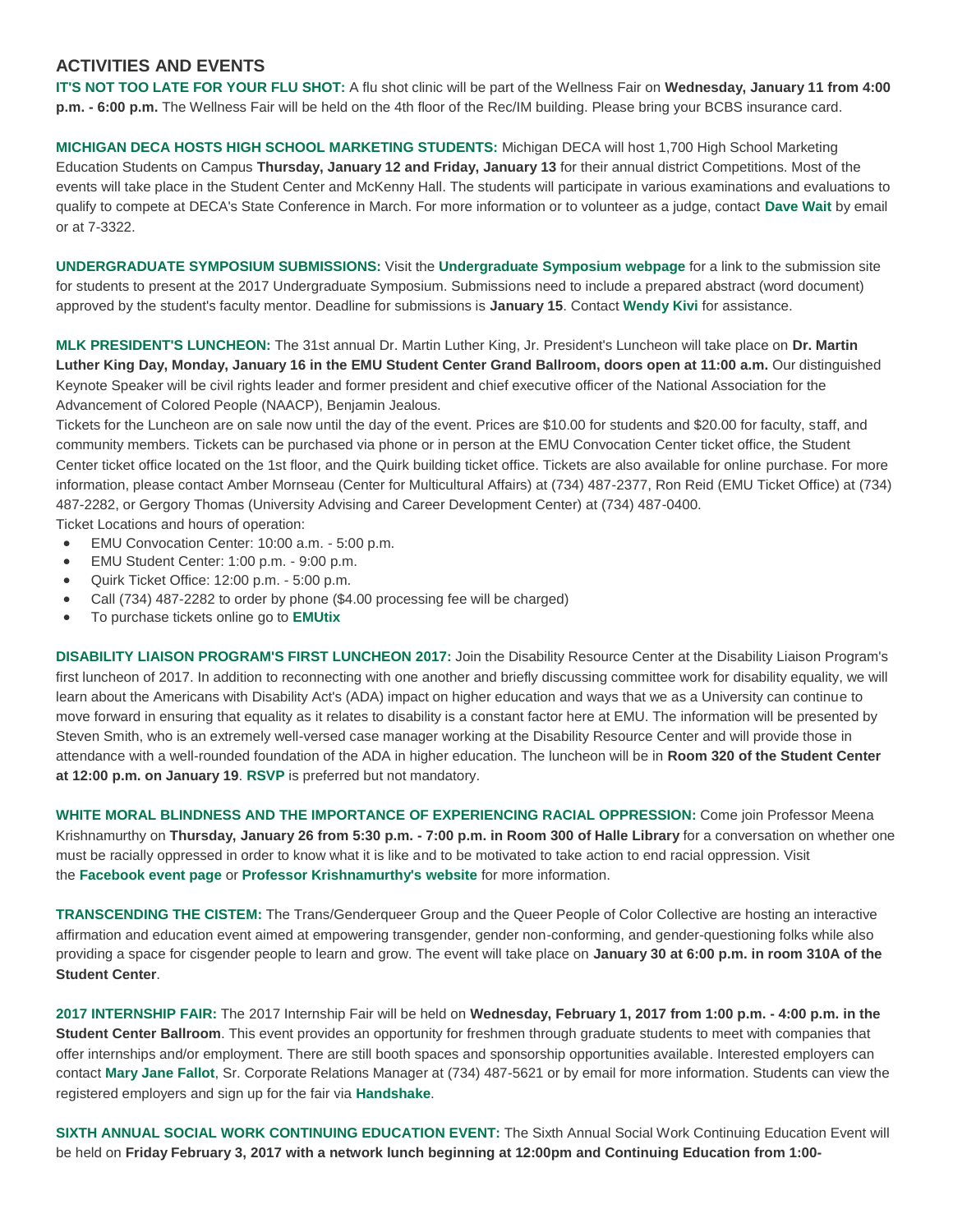**4:30pm**. The keynote speaker is Dr. Sarah Shea. For more information please visit **our [webpage](https://www.emich.edu/chhs/sw/alumni/association.php)**. To register please visit the **[event](http://bit.ly/emusw2017) [registration](http://bit.ly/emusw2017) page.**

**MICHIGAN ORPHAN KITTEN RESCUE AND SHOE BOX RECYCLING:** The Children's Institute has teamed up with the Michigan Orphan Kitten Rescue (MOKR) and Shoe Box Recycling and need your gently used shoes. As you begin preparing for the upcoming change in weather, help the Children's Institute help local kittens by dropping off all paired men's, women's and kids shoes that are still usable to the Children's Institute at Fletcher School on Cornell. The kitten rescue gets money for the shoes to help orphan kittens. To date, the Children's Institute has helped MOKR raise over \$1,500 for the orphaned kittens care and preparation for adoption into their forever homes. For questions or additional information, email **[MOKR](mailto:mokr@mikittens.org)** or visit their **[Facebook](https://www.facebook.com/mikittens) Page**. If you have any questions, please call Tracey Buhinicek at the Children's Institute at 487-2348.

**EMU CHILDREN'S INSTITUTE REUSABLE TOTE BAGS FOR SALE:** The Children's Institute has two styles of reusable tote bags for purchase. The proceeds from the tote bag sales will go towards the family scholarship fund. The Thermal Grocery Tote is \$6.00 and has an insulated foil liner, zippered top and flat bottom along with liner for stability. It measures 13"W x 15H x 10"D and is black with Children's Institute logo in bright green. The Laminated Shopping Tote is \$4.00 and it has an outside pocket and laminated for durability. The Shopping Tote measures 13"W x 15"H x 8.5"D and is black with a grey and white pattern, along with Children's Institute logo in bright green. Photos and the order forms for the totes can be found at **EMU Children's Institute [homepage](https://www.emich.edu/childrensinstitute/)** or you can also purchase the totes at the Children's Institute, located at 1055 Cornell, Suite 101, in the Fletcher Building. Hours are 8 a.m. to 5 p.m. Call the Center at 487-2348 with any questions.

**STUDENT GOLD MEDALLION AWARDS NOMINATIONS OPEN:** Nominations are due **February 17** for the 2016-2017 Student Gold Medallion Awards. Nominate a Student, Student Organization, Advisor, or Program for this prestigious award recognizing outstanding student leadership and service. For more information and to submit a nomination visit the **Student Gold [Medallion](https://www.emich.edu/campuslife/leadership/gold-medallions/) Awards webpage**. The Award Ceremony will take place on **Tuesday, March 28** during the Week of Excellence and will be held in the Student Center Ballroom. An hors d'oeuvre reception will precede the ceremony at 3:00 p.m., and the awards program will begin at 4:00 p.m.

#### **ATHLETICS**

**GO EMU EAGLES:** Please visit the **EMU Athletics [homepage](http://www.emueagles.com/)** for more information about all Eagles athletic games, schedules, rosters and much more. For ticket information, go to **EMU [Tickets](http://www.emutix.com/)** or call the ticket office at 487-2282.

#### **REMINDERS**

**EMU CAMPUS DIRECTORY FOR STUDENTS, FACULTY AND STAFF:** The directory is touch compatible and features a responsive design for optimized display and functionality on desktop, tablet or mobile devices. Users can search for students, faculty or staff via a single search box with results being cleanly displayed in expandable/collapsible rows. The new campus directory can be accessed directly at **[www.emich.edu/directory](http://www.emich.edu/directory/)** or by using the single search box at the top of any EMU webpage. For more details, please read the press release about the new **EMU Campus [Directory](http://www.emich.edu/univcomm/releases/release.php?id=1411502813)**. Please contact Darcy Gifford at 487-5375 or **[dgiffor2@emich.edu](mailto:dgiffor2@emich.edu)** if you have any questions.

**PERSONAL DIRECTORY CORRECTIONS/UPDATES:** Personal Directory listings are populated through the Banner system. To check your personal listing for accuracy, please visit the **EMU Online [Directory](http://it.emich.edu/service/online/directory/index.cfm?fuseaction=main)**. If a listing needs to be updated, an employee's supervisor should update the information through a link located on the supervisor's My.Emich Employee tab. Instructions are as follows:

- Visit **[My.emich.edu](http://emu.imodules.com/redirect.aspx?linkID=4478&eid=327289)**
- Click on the Employee tab
- Click on the Employee link below the row of tabs
- Click on the Update Employee Campus Address link. You will then see a table of your direct reports. To edit, click on the EID or Phone links to edit. Once you have completed your edits, click the Submit button. NOTE: it may take up to 24 hours for your change to take effect.

For non-supervisory staff, alternate update methods are explained on the **Directory [Information](https://www.emich.edu/it/services/directoryupdates.php) Updates page**.

**EMU ONLINE DEPARTMENT DIRECTORY CORRECTIONS:** Please take the time to check your **[Department](http://www.emich.edu/telephones/) Directory Listing** for accuracy. If the information needs to be updated, please send the information to: dept\_directory@emich.edu. For questions, contact Debra Burke at 487-6895 or by e-mail at **[dburke15@emich.edu](mailto:dburke15@emich.edu)**.

**EMU PUBLIC SAFETY TIPS AND REMINDERS:** The EMU Police Department provides a variety of community service programs focused on safety awareness for our residential halls, classrooms and campus. These include crime prevention seminars, and training sessions and programs on sexual assault and alcohol awareness for faculty, staff and students.